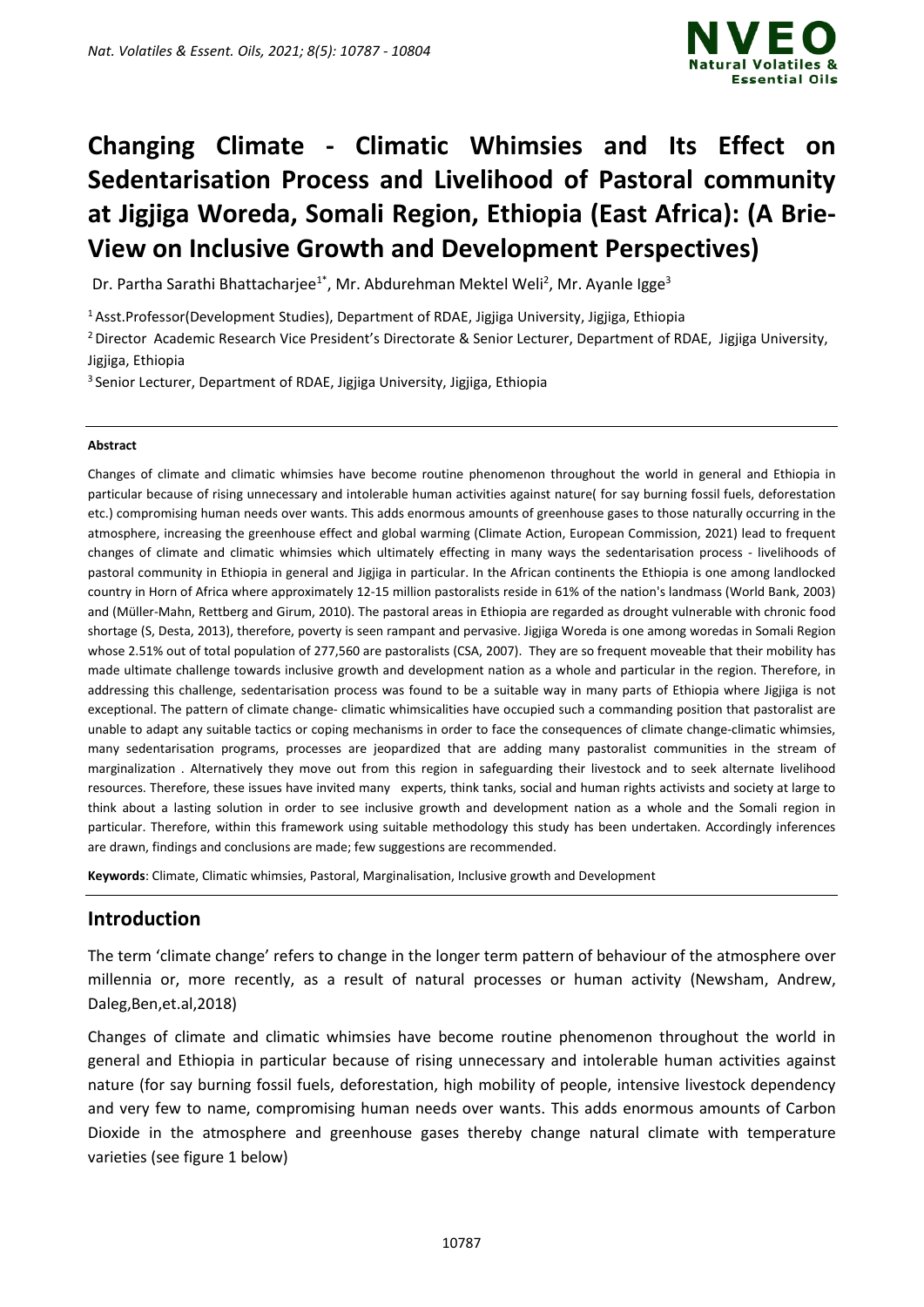

Source: (Bhattacharya,Amar,et,al;2021)

Here it is not end, many other drivers(see table 'A' below )have direct and indirect impact on earth and climate to make frequent changes and whimsies which ultimately effecting in many ways the sedentarisation process - livelihoods of pastoral community in low income country like Ethiopia in general and Jigjiga in particular.

| <b>Example of drivers</b>       | <b>Example of Impacts</b>           |                                                           |  |
|---------------------------------|-------------------------------------|-----------------------------------------------------------|--|
|                                 | <b>Direct impacts</b>               | <b>Subsequent impacts</b>                                 |  |
| Emission of CO.                 | <b>1</b> Warming                    | (la) Altered crop yield<br>(b) Shift in species phenology |  |
| Emission of CO.                 | 2 Carbon fertilization<br>of plants | (a) Increase in forestry yield<br>(b) Change in humidity  |  |
| Pollution of river<br>catchment | <b>Thisheries collapse</b>          |                                                           |  |
| Plaque of crop pests            | 4) Decrease in crop<br>vield        |                                                           |  |
| <b>Forest fire</b><br>S         | <b>Schange in humidity</b>          |                                                           |  |
| <b>GB</b> El Nino event         | 6) More wildfires                   |                                                           |  |
| El Nino event                   | <b>O</b> Crop Failures              |                                                           |  |

Source: (Cramer, W., G.W. Yohe, et.al; 2014)

Studies shown many regional systems are affected by climate change through many decades in the past. Even extreme weather (Hot or Cold) have brought many changes of life patterns, choices, global mortality patterns etc. in which the Ethiopia may not be an exceptional.

In the African continents the Ethiopia is one among landlocked country in Horn of Africa where approximately 12-15 million pastoralists reside in 61% of the nation's landmass **(World Bank, 2003)** and **(Müller-Mahn, Rettberg and Girum, 2010)**. The pastoral areas in Ethiopia are regarded as drought vulnerable with chronic food shortage **(S, Desta, 2013),** Declining rainfall over the 20th century partly explains the slower growth of sub-Saharan economies relative to those of other developing regions (Barrios ,et. al., 2006; Brown, et. al., 2011) that led to bring more people under poverty line and slowly it is seen rampant and pervasive. The pattern of climate change- climatic whimsicalities have occupied such a commanding position that pastoralist(2.51% out of total population of 277,560 are pastoralists **(CSA, 2007)**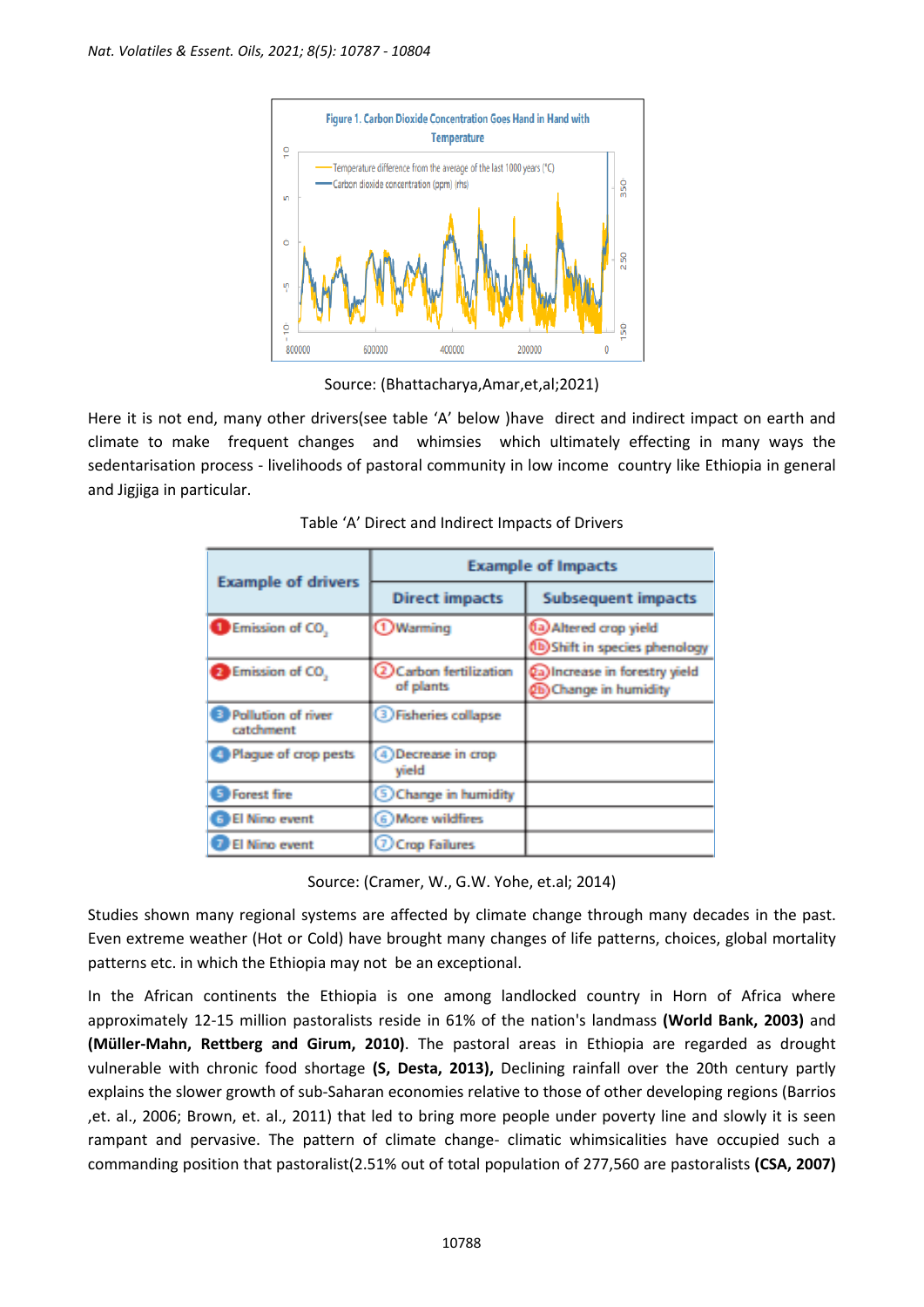**in** Jigjiga in Somali region are unable to adapt any suitable tactics or coping mechanisms in order to face any consequences come out of climate change-climatic whimsies. To avoid nature made challenges these indigenous people choose the path of frequent movements with their livestock to other suitable locations for safeguarding livestock and to find alternate livelihood resources that is not only posturing ultimate challenge in sedentarisation process but also inviting many conflicts, hampering peace and progress thereby inclusive growth and development.

Jeopardizing of these development activities added many pastoral communities in the torrent of pauperization and marginalization. These issues have been invited many development think tanks, social , human rights ,environment activists and society at large to think about a lasting solution in order to see inclusive growth and development nation as a whole and the Somali region in particular.

# **Statement of the Problem**

Pastoral community other places in the world in general and Ethiopia in particular are mostly socioeconomic- political-demographical and geographical marginalized groups (Hogg, 1997). The enormous socio-economic contributions of pastoralists deserve real appreciations not only in Ethiopia but also globally. But climate change and climatic whimsies make this community more vulnerable in finding permanent settlements and livelihood resources that lead to marginalization. Jigjiga Woreda in Somali Region, are marked by rainfall variability, fast return rate of drought cycles, and associated uncertainties to access water resources and grazing for animals feeding (Conway and Schipper, 2010). These recurring situations have invited many think tanks to find sustainable solutions and to give a new definition of inclusive growth and development.

# **Research Questions**

The following research questions are developed to find suitable answers.

- ➢ What mechanisms can be developed so that climatic challenges can be possible to convert opportunities?
- ➢ How can local adaptation techniques be promoted as a resilience strategy?
- $\triangleright$  How to develop a path of development for this marginalized community so that it would be easy to redefine the concept of inclusive growth and development?

# **The Scope and Significance of the Study**

This study has tried to focus different issues of climate change and its impact on a particular community i.e. pastoral at Jigjiga Woreda, Somali region in Ethiopia (Sub Saharan Africa). Many challenges that are faced by the pastoral community in losing their livelihoods during sedentarisation process in a particular area discussed this research and tried to find sustainable solutions of their vulnerabilities. Therefore, this study has made a direction to find livelihood diversification among pastoral communities in the study area creating through better adaptive strategies and mechanisms in the frequent conditions of climate change and whimsies. Besides, the findings of this research will be greatly helpful to academics and researchers for further research. The findings of this research will also be significant for making better inclusive policies in near future so that development agencies will have a direction to participate in the development activities particularly pastoral communities efficiently.

# **Literature Reviews**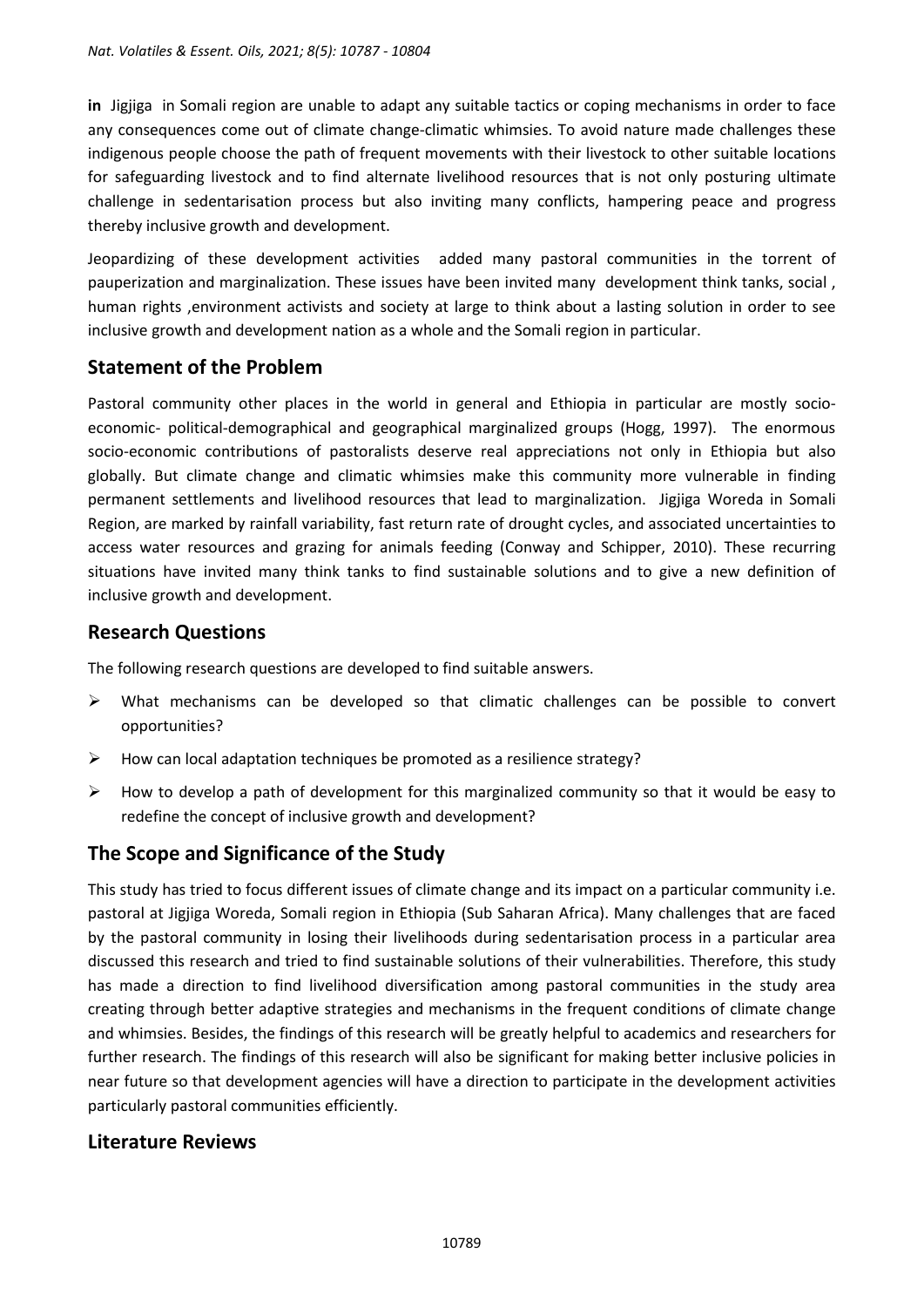There are many studies conducted in the past addressing the issues on climate change and climatic whimsies and its impact on indigenous people like pastorals in many ways like**(Sandford, 1983; Behnke and Scoones, 1993)** found "Mobility in this way allows them to track changes in the dramatic fluctuations in feed supply". **(Oba and Lusigi, 1987)** found "The semiarid regions experience highly variable rainfall and drought, fodder availability fluctuates widely through time and space". **(Jarvis, 1993; Marshall and Hildebrand, 2002)** shown "The traditional system, which is flexible and responds quickly to changing environmental conditions, is well suited to the ecological and sociological conditions of the Sahel Drought". **(Behnke, 1994)** expressed "Pastoralists are mobile, allowing them to respond quickly to fluctuations in resource availability and thereby to maintain their herds and other assets as well as their productivity" **( Desanker,** *et. al;* **2001)** concluded that "Climate change would result in sea-level rise, coastal erosion, saltwater intrusion, and flooding" . They predicted that "these changes would have a significant impact on African communities and economies".

**(Crutzen, 2002)**"Indeed, economic activity has for the past two centuries – and particularly the past seventy years – driven environmental change on a global, even geological scale."

**(Markakis, 2004)** found" The exclusion of pastoralists from the national political, economic and social life dates back to the colonial era. The colonial enterprise interfered with the pastoralists' system and led to the progressive deterioration of their livelihoods and social fabric". **(MA , 2005)** "Applied the concept of ecosystem services specifically to 'human well-being and poverty alleviation'"

**(Ziervogel, et. al., 2006)** "viewed "Structural factors need to be addressed at regional, national and potentially international levels and are critical in determining whether local livelihood and coping strategies become meager 'strategies for survival' or 'strategies for success" **(Brooks, 2006)** shown "Pastoralism developed autonomously across the world's dry lands. It is still widely practiced today and remains a dominant feature of rural East Africa". **(Devereux, 2006)** found "The vulnerability of pastoralists to drought is very complex and diverse, and mechanisms of coping with drought are constrained by the others". **(Devereux, 2006)** found "For instance, between 1978 and 1998 alone 15 droughts occurred in these areas". **(UN OCHA, 2006)** informed "Cyclical droughts are a defining feature of pastoralists' way of life in this region and 'local livelihoods are sensitively adapted to the certainty". **(Barrios, et. al., 2006, Brown, et. al., 2011)** found ".Declining rainfall over the 20th century partly explains the slower growth of sub-Saharan economies relative to those of other developing regions ".

**(Brown and Teshome, 2007)** shown "Arid and semi-arid areas of the country, where rainfall is low at rain times and abnormally low every few years, drought is considered as a normal part of life". **(Boko, et. al., 2007)** viewed "Overwhelming scientific evidence indicating that climate change is no longer a distant prediction but a reality whose imminent impacts on ecosystems and people are often underestimated". **(O'Brien, et. al., 2007)** shown "Socio-economic, institutional and technological forces and structures that shape the vulnerability context local capacity to respond to change". **(Madswamuse, et. al., 2007)** "Largely focused on the agriculture sector and on the intensification of livestock production (ranching). (**Osbahr, et. al., 2008; Bunce, et. al., 2010)** found "Impacts on livelihoods related to climatic trends, climate variability, and extreme weather events. Impacted natural assets include land, water, fish stocks, and livestock". **(Carr, 2008, Jonsson, 2011, Nightingale, 2011; Byg and Salick, 2009)** found "Impacts of rising temperatures, increased variability, and weather extremes on crops and livestock of indigenous people". **(Krätli, 2008)** explained "Exploiting unpredictability as an opportunity in this manner, coupled with a deep understanding of the relationship between humans, animals and the environment, ensures the resilience of the pastoral livelihood system in the face of hardship". (**Pantuliano and Mike, 2008)** found "Ethiopia pastoralist livelihoods systems are becoming increasingly vulnerable to drought, conflict, population pressures, and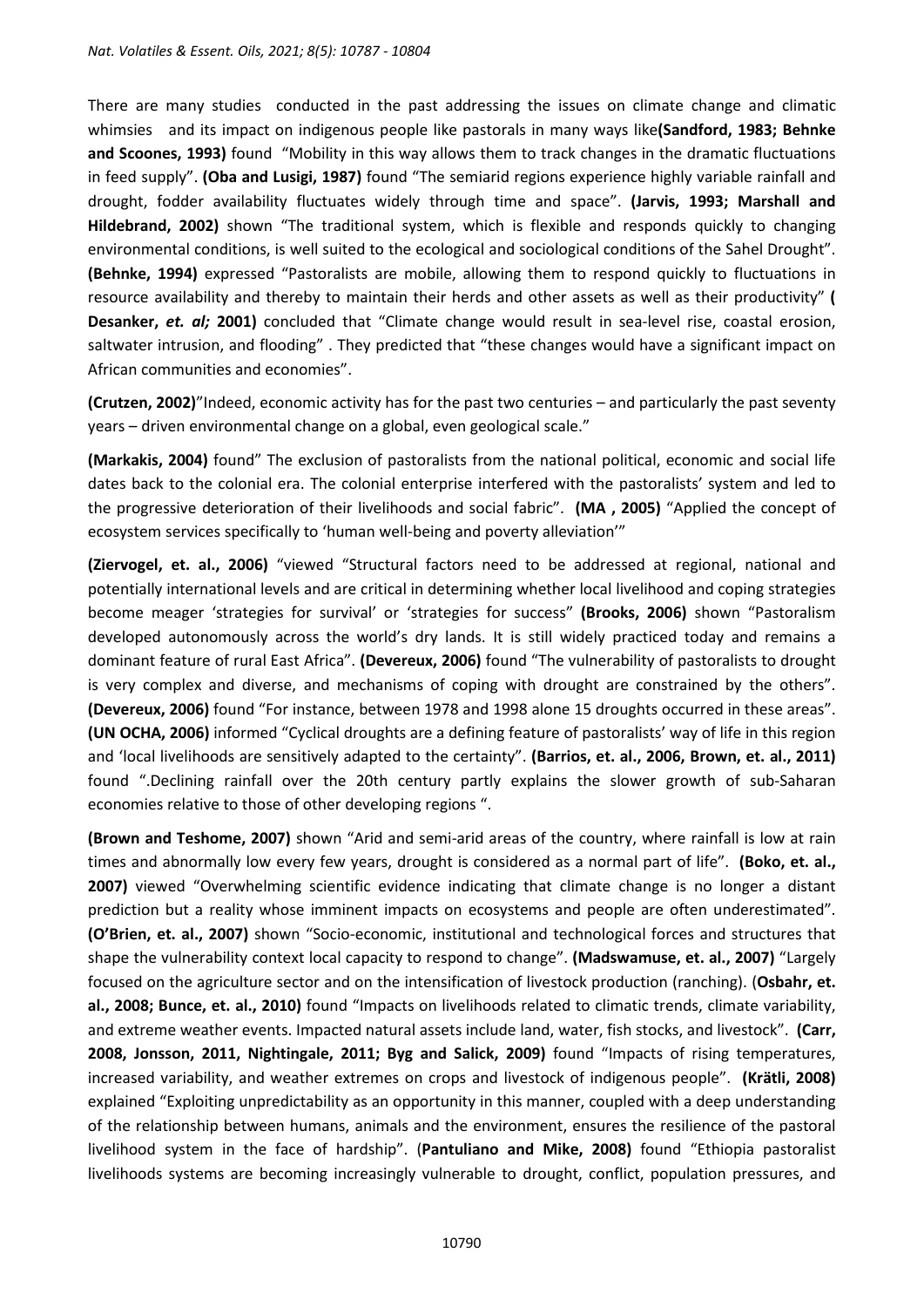government policies on land tenure systems". **(Riché, et. al; 2009 , Kassa, Beyene and Mangi,2005)** shown "Pastoralist drought response mechanisms are marginalized by increasing land degradation, conflicts over scarce resources". **(Srinivasan,** *et al***.; 2008)** "The poor are typically more sensitive to impacts on ecosystem due to their greater reliance on natural resource based livelihoods, and their vulnerability to natural hazards. This also applies globally, as poorer nations have suffered more costs and reaped fewer rewards from environmental changes"

**(Pastoralist forum Ethiopia, 2009)** shown " A range of tailored programs and policy were introduced to pastoralist areas. These are improving pastoral livelihoods and asset bases, addressing inadequacy/lack of basic social services, addressing institutional issues related to pastoralists**". (Rockström,** *et al***., 2009)** expressed "Global climate change is a 'wicked' problem that is unprecedented". **(Boy d and Juhola, 2009)** viewed "Climate change will incur impacts at a scale and speed that is unparalleled." **(Jones and Olken, 2010)** found" Temperature shocks have negatively affected the growth of developing countries'".

(**Conway and Schipper, 2010)** viewed "Horn of Africa and Ethiopia in particular is often cited as an extreme case where the impacts of present and future climate changes could lead to disasters". **(Eriksen, et. al.; 2011)** viewed "Attention being paid to the need for global transformation towards more sustainable pathways". **(Dell, et. al.; 2012)** shown " In low-income countries, careful tracking of incomes and temperatures over an extended period". **(IPCC, 2014)** indicate " Effective, strategies to adapt to climate change should take into account the full range of risks pastoralists face, and be integrated with development and mitigation approaches".

**(Stern, 2015, Weitzman, 2011; Westerhold, et. al;. 2020)** emphasized " If GHG emissions continue unabated at the current pace, humanity has only about a decade before it risks triggering catastrophic climate scenarios that would threaten the livability of the planet for itself and other species". **(Herrero, M, Addision, J, et.al; 2016)** found "The high levels of climatic variability that characterised the global rangelands suggest that pastoralists should be well able to adapt to a changing climate". **(Addision, J, et.al; 2016)** expressed "Several analyses of pastoralist sensitivity to climatic shocks have indicated entry points by which pastoralist livelihoods can be better supported in response to a changing climate". **(The Global Commission on the Economy and Climate, 2018, IMF, 2020)** have informed "Investment in sustainable and resilient infrastructure is central to accelerating the transformation" **(The Global Commission on the Economy and Climate, 2018)** also informed". Indeed as the New Climate Economy has underscored, it can "unlock the inclusive growth story of the 21st century"

**(De Fries, et. al.; 2019)** viewed" The costs and risks of climate change have been systematically underestimated Climate change disproportionately affects the poor". **(World Bank, 2020)** viewed "By 2030, it could push over 100 million people into extreme poverty, primarily because of disrupted food production, lower labor productivity due to deteriorating health, and natural disasters**" (Hessler, Uwe,**  2020) viewed "In 2020 the World [Economic](https://en.wikipedia.org/wiki/World_Economic_Forum) Forum ranked climate change as the biggest risk to economy and society".

**.(Stern, 2021)** viewed " The evidence mounts that climate action is not a cost in terms of growth, development and jobs but rather an attractive path to more inclusive, resilient and sustainable growth." There were many studies conducted in the past as mentioned, the findings of each study indicate mostly causes and consequences of climate change on human growth and development in a particular area and time and the solutions but findings of very few studies were found to be indicated about consequences of climate change and climatic whimsies on the livelihoods linked with inclusive growth and development of indigenous people like pastorals. Therefore, it creates research gap to undertake this study.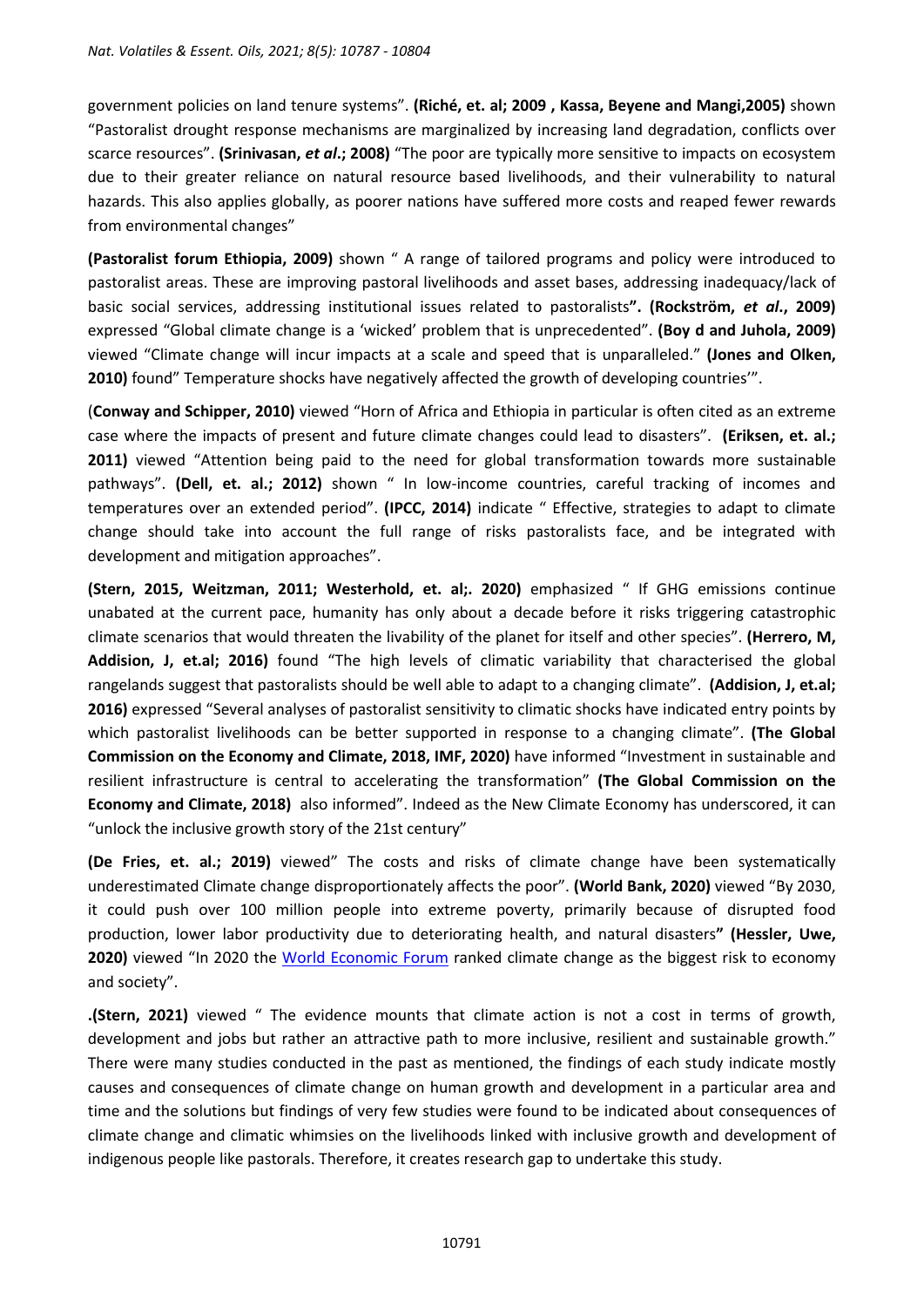# **Theoretical Formulations:**

**Marxist Schools'** developed theory of dependency thoughts shown "class struggle as the engine of social change and development(Marx, Kal, 1976) "and also **(Joseph ,Stiglitz ,1999),** has seen development more on modernize ways than traditional at the same time. **(Alovi and Shanin, 1982)** viewed " Free World" model of development through adopting technological change" . **(Procacci ,1991 )."**Pauperism, Procacci explains, was associated, rightly or wrongly, with features such as mobility, vagrancy, independence, frugality, promiscuity, ignorance". **(Sachs, 1992)** analyzes "The central constructs or key words of the development discourse, such as market, planning, population, environment, production, equality, participation, needs, poverty". (**Escobar ,1995 and 98)** "Perhaps captures the spirit best when he writes: 'the remaking of development must start by examining local constructions, to the extent that they are the life and history of the people, that is, the conditions of and for change". However **(Sen, 1990)** defines development as "Comparing human basic needs and choices in different socio-economic-politicaldemographical and geographical circumstances where he viewed about equal participation of human beings to get fruits of the growth, not just the richest few"..

# **Materials and Methods**

### **Selection of Study Area and about Study Area**

Among 12 Woredas in the Fafan Zone in Somali Region, Jigjiga was selected purposively



### **Study Area**

Map. 1. Source. (CSA, 2007)

#### **Demography**

Based on the (2007) Census conducted by the Central [Statistical](https://en.wikipedia.org/wiki/Central_Statistical_Agency_(Ethiopia)) Agency of Ethiopia (CSA), the Somali Region consist about population (7,445,219)(CSA,2007&2008) , consisting of 3,472,490 men and 3,972,729(CSA, 2007) are women. 20% of the population, 80% were pastoralists and farmers (CSA, 2007). With an estimated area of 327,068 square kilometers, this region has an estimated density of 20.9 people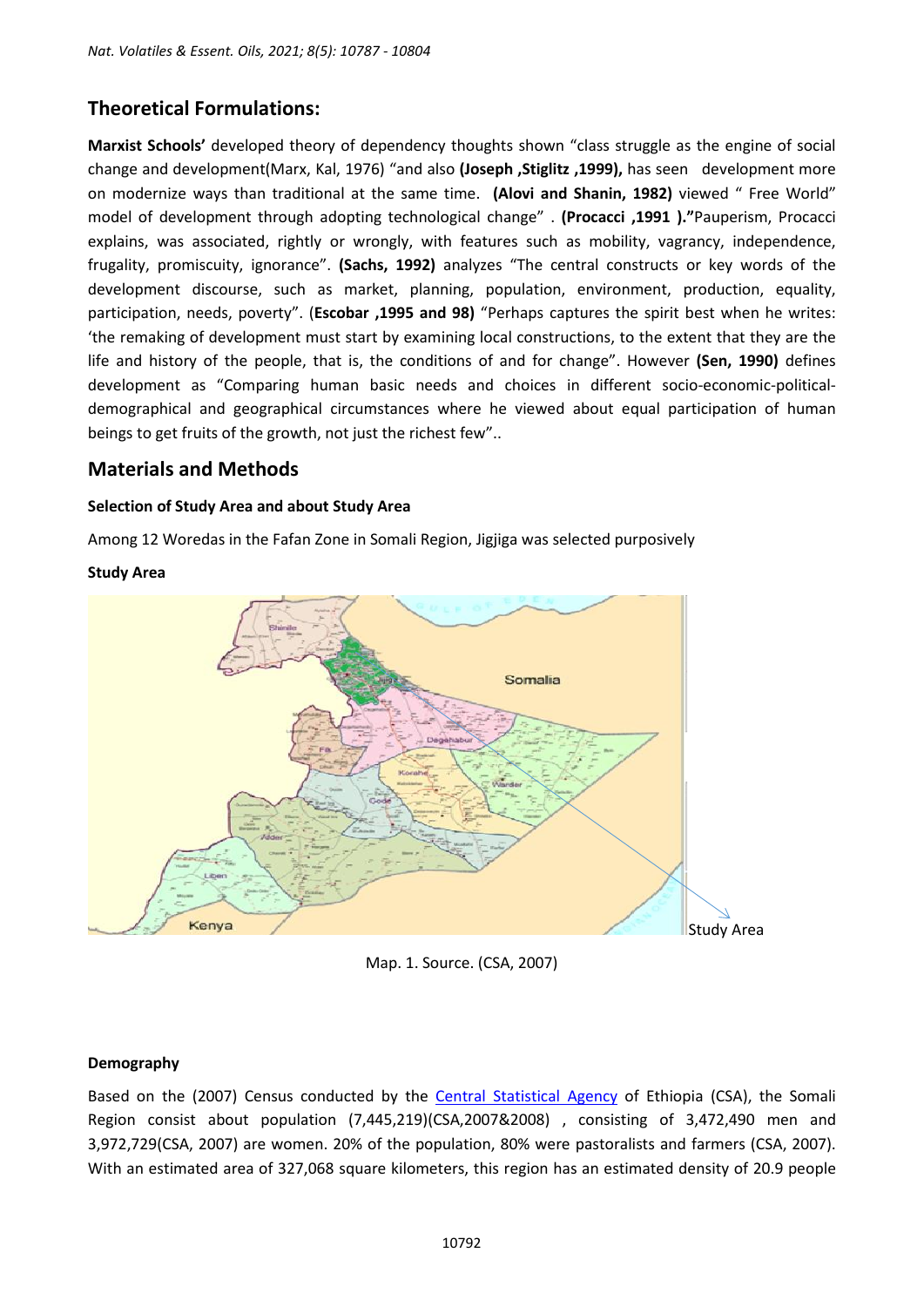per square kilometer. For the entire region , 685,986 households were counted, which results in an average for the region of 6.8 persons to a household, with urban households having on average 6 and rural households 6.5 people. Ethnic groups include [Somalis](https://en.wikipedia.org/wiki/Somali_people) (99.2%), [Amhara](https://en.wikipedia.org/wiki/Amhara_people) (0.06%), [Oromo](https://en.wikipedia.org/wiki/Oromo_people) (0.46%), foreignborn Somalis (0.20%) and Gurages (0.08%). The population was projected to be 11,748,998 in 2017 (CSA, 2007)

#### **Agriculture**

In 2005 that farmers in the Somali Region had 459,720 cattle (representing 10.19%% of Ethiopia's total cattle), 1,463,000 sheep (20.66%), 1,650,970 goats (50.02%), 1,291,550 donkey (30.66%), 5,3165,260 camels (96.2%), 154,670 poultry of all species (0.5%), and 5,330 beehives (0.12%)(CSA, 2007) .

#### **Research Design**

This study has adopted descriptive research design with quantitative and qualitative (Mixed Methods) approach.

### **Universe:**

Universe is the totality of objects under investigation (Adam and Kamuzora, 2008). Total Universe of the study area is 9250(CSA, 2007)

### **Sampling Techniques and Procedures**

In this study, Non probability and probability sampling methods were adopted. First Fafan Zone was selected purposively then Selected Jigjiga Woreda purposively. Out of total 10 kebele, only two kebeles were selected randomly. Taking into the accounts of universe using Yamane formulae(1967), the total sample size (154) (as mentioned below) had been selected and proportionately distributed between two kebeles in this study.

#### **Sample Size Determination**

The sample size is the subset of population used as representatives and observation to provide the statistical information about universe. This study used a simplified formula provided by Yamane (1967) to determine the required sample size at 95% confidence level, 0.5 degree of variability and 8% level of precision.

#### $n = N/1 + N(e)^2$

#### **n = 9250/1+9250(0.08)2** *= 154*

#### **Data Sources and Collection Method**

Quantitative and qualitative (both) data were collected through Primary and secondary sources.

Through using suitable methods like participatory observation, focused group discussion and case studies etc. were adopted using tools (questionnaires and interview guides). Each respondent was explained about importance of this study. Each respondent was given suitable time to attend face to face interview in a particular day for discussion and answering the questions. To obtain more valuable datas, focused group discussions with at least 15 people of various age groups were conducted. Each discussion took atleast 40 minutes duration. Secondary datas were also collected from different related scientific books, journals, maps, reports and other research publications to supplement primary datas besides case studies for few cases were adopted.

# **Data Analysis Method**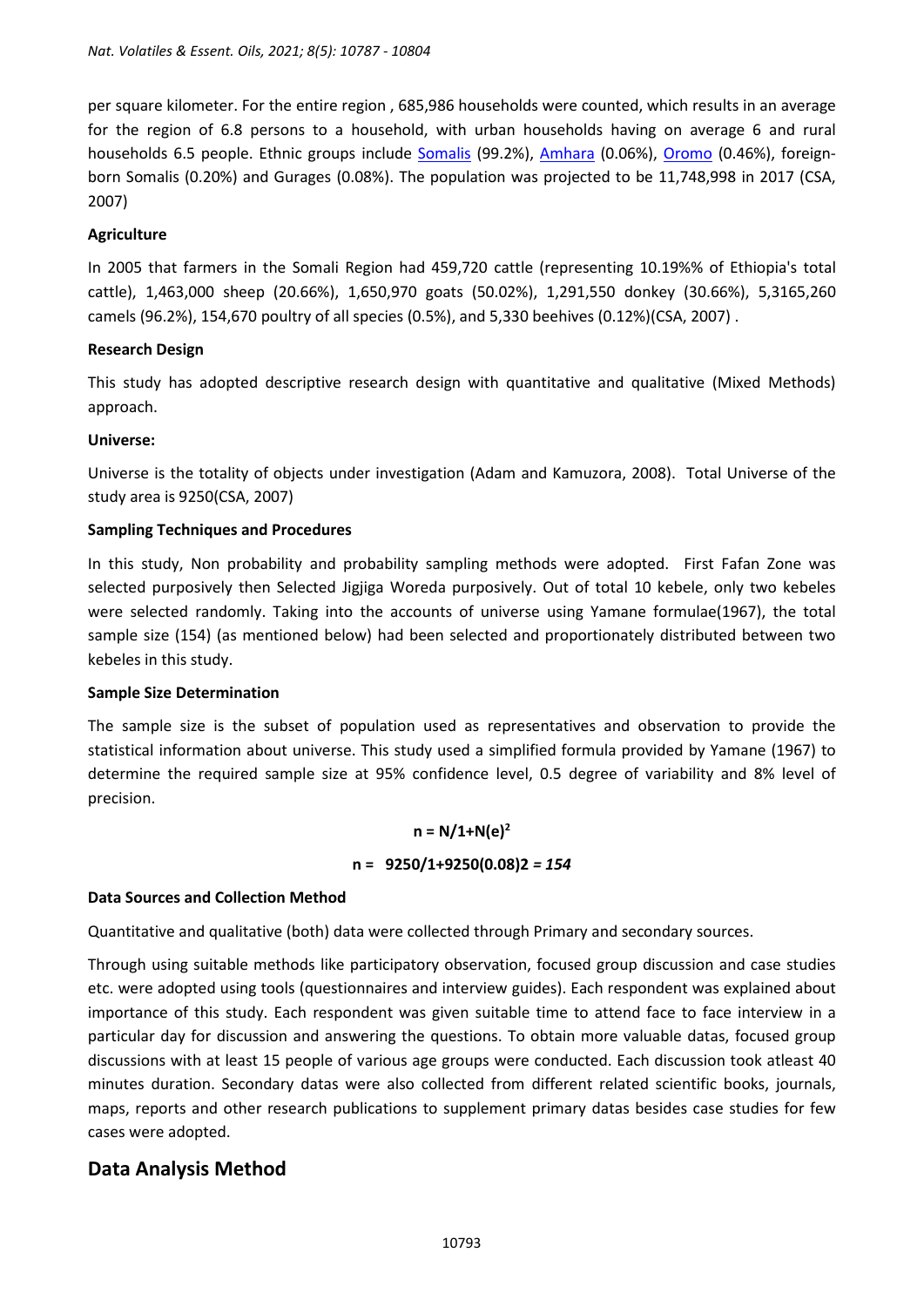Quantitative data so collected were edited, coded-decoded, tabulated, processed for analyses using statistical tools and content analyses for qualitative data were also used accordingly inferences are drawn conclusion and recommendations are made.

# **Issues and Discussions**

It is true that the whole Africa is facing greatest development challenges in this century due to rapid climate change and climatic whimsies where Ethiopia is not exceptional. This climatic vulnerability has led too many complexities and criticalities in answering the questions of plunging off the large sections from severe poverty, developed low adaptive capacity thereby flourishing vulnerability. Thus the failing challenges from climatic vulnerability has raised many questions against effectiveness of Institutions in order to deal with climate challenge-inclusive growth and development. Despite the increased and urgent attention paid to the promotion of inclusive growth, there is no unanimous definition of the concept. A commonly used definition is that employed by the (World Bank,2009), which defines. "Inclusive growth as an absolute reduction in poverty associated with the creation of productive employment rather than direct income redistribution schemes"(K, Alexander,2015). However, the present socio-economic-politicaldemographical and environmental scenarios have forced us to redefine the definition of the concept of inclusive growth which has broadly linked with development i.e. creating more opportunities for gainful employment, equal access to resources through social inclusion; developing social safety nets to reach to unreached people in the society. This is possible through able leaderships, strong commitments by governments in issuing effective policies and programs specially focused on vulnerable people like pastorals, ethnic minorities, health challenged etc. through active participation of these vulnerable people. Today in 21<sup>st</sup> century, in the era of modernisation and post-modernisation, when world think to establish human existence in Moon or other planets, the certain community like pastoralists at Jigjiga in Somali region are particularly finding difficulty to settle themselves in the process of sedentarisation for permanent livelihoods. The Socio-economic and political challenges are on one hand and climatic vagaries on the other ultimately pushing them into the brink of inequality, poverty and marginalization. Thus their indigenous identity is on the verge of aloof due to loosing of pastoral way of life (Patrick, 1994) there by inclusive growth. (Bourguignon , 2004) rightly emphasized that understanding the two-way relationship between growth and inequality is the real challenge for producing a development strategy focused on fostering pro-poor or inclusive growth. Promoting inclusive growth requires policymakers to address both growth and income distribution, so it requires an understanding of the relationships between growth, poverty and inequality (K, Alexander, 2015). As a result, more illiteracy and livelihood still insulated in primary sectors (see Figure 2 below ).It was found that the majority 120(78%) respondents are illiterate and very less only 34(22%) have primary level of education. This indicates the majority people are illiterate in the study area.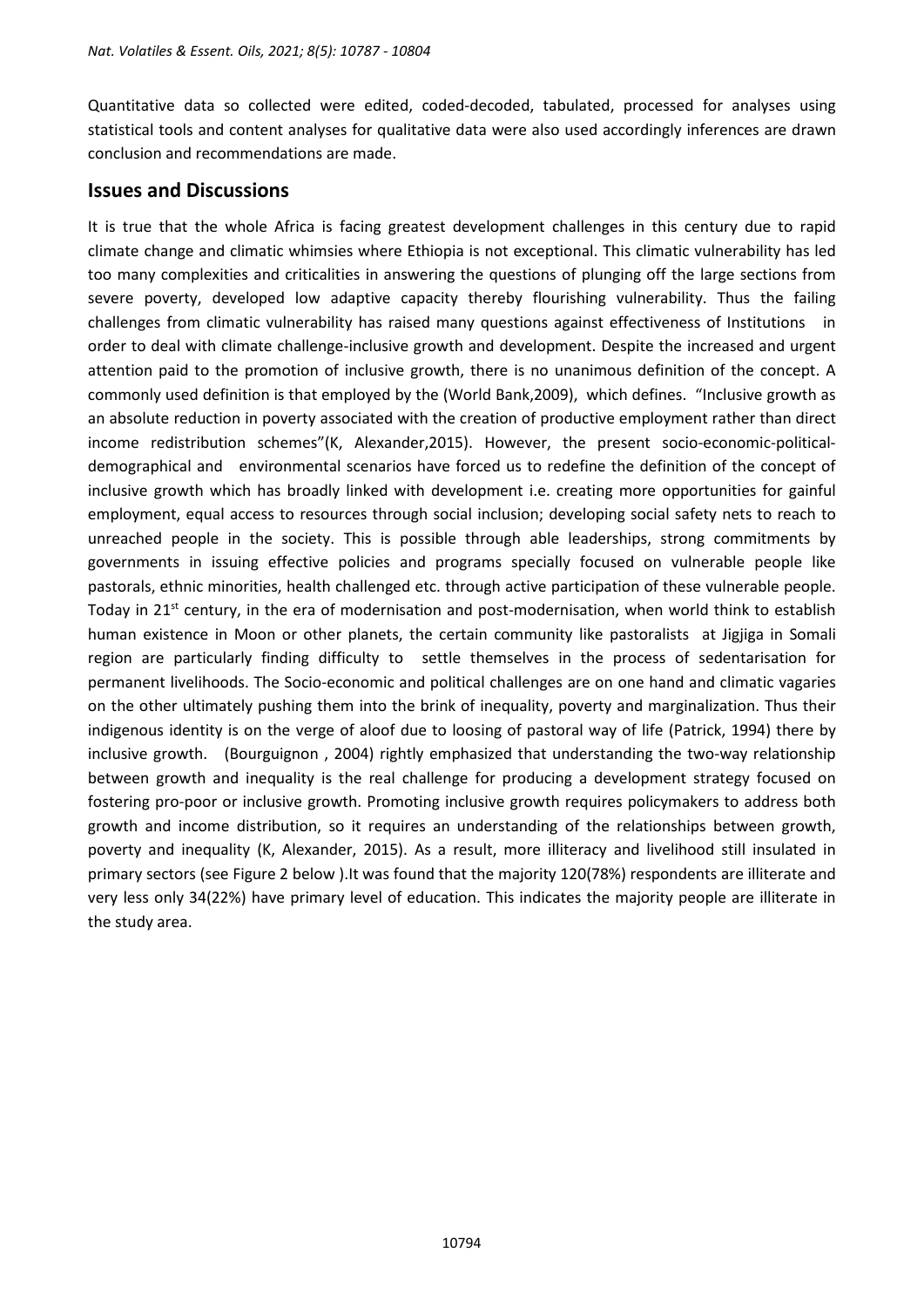

Figure 2. Literacy level of Respondents

Their livelihoods still dependents on the primary sectors and their expenditure patterns are made only to meet the daily needs. Therefore, (see Table B below) shown that the majority 110(71.42%) respondents viewed the major source of income comes from livestock at the same time a meager respondents around 39(25.32%) viewed they have earning through daily wage, only 05(3.26%) of respondents income depend on agriculture. And on the other side the majority 100(64.70%) spend their income on food, almost same 12(7.84%) health and cloth respectively.

| 6                                                                             | Agriculture | 05  | $3.26(\%)$ |
|-------------------------------------------------------------------------------|-------------|-----|------------|
| 5                                                                             | daily wage  | 39  | 25.32(%)   |
| $\overline{4}$<br>Series 1                                                    | Livestock   | 110 | 71.42(%)   |
| 3<br>Series <sub>2</sub><br>$\longrightarrow$ Series 3<br>$\mathfrak{2}$<br>1 | Total       | 154 | 100%       |
| $\mathbf{0}$<br>Category 2 Category 3<br>Category 1<br>Category 4             |             |     |            |
| <b>Expenditure patterns</b>                                                   | Food        | 100 | 64.70(%)   |
|                                                                               | Health      | 12  | $7.84(\%)$ |
|                                                                               | Education   | 22  | 14.37(%)   |
|                                                                               | Cloth       | 12  | $7.84(\%)$ |
|                                                                               | Others      | 8   | $5.22(\%)$ |
|                                                                               | Total       | 154 | 100(%)     |

Table B Monthly Income and Expenditure patterns of Respondents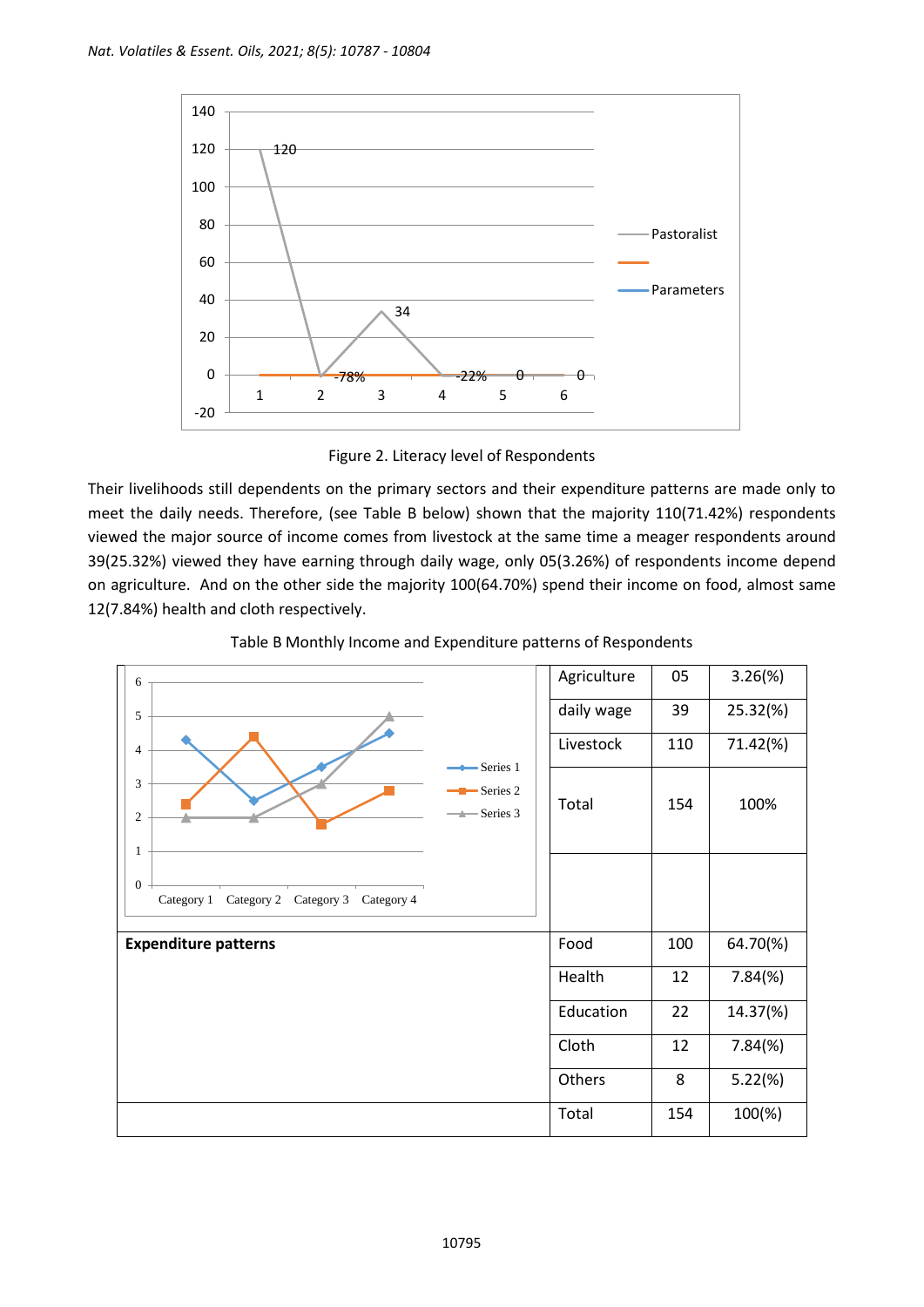This is an important cause that these people are largely affected by climatic whimsies because primary sectors (Agriculture, livestock production and productivity and other related activities have direct link with environment and climate. Growing grazing lands for livestock stocking, feeds and forages for livestock, water resources all are paramount resources depend fully on rain. The skeptical climatic behavior in the way of untimed rain or no rain invited drought for the past continuous years which ultimately had significant effects on livestock production, productivity of pastoral community and their daily earning potentials in Jigjiga in Somali region. It also invited ill performance in sedentarisation process (a development activity) and household level economic activities that forced major displacements (See Fig 3 below). The adaptive cost to mitigate climate changes is becoming so high that it becomes difficulty to this people to adapt any technique in becoming more climatic resilient. Therefore, automatically they become vulnerable to frequent changes of climate,climatic vagaries and are paying their dividends which ultimately pushing them to the brink of miseries. Thus these situations have attracted many think tanks across knowledge societies, governments, political spectrums to rethink and redefine the concept of inclusive growth and development.





#### (Source.Ginnetti, Justin and Fran,Travis,2014)

Giving value to traditional indigenous knowledge become crucial to see success of any development activities.(**Escobar ,1995 and 98)** rightly pointed out 'the remaking of development must start by examining local constructions, to the extent that they are the life and history of the people, that is, the conditions of and for change". This brings the importance of local-level needs, culture, traditional values and their inherent knowledge acquired generation wise through much traditional beliefs and practices that can only safeguard pastoral identity as well as development in the community level.(See Figure 4 below). It explains about the indigenous practices for rainfall prediction by pastoral community in the study area. Here we see the majority 134(87%) respondents perceived that variability of rainfalls occur at late onset (traditional methods), very less around 10(6.49%) perceived rainfall variability occurs at early onset. Almost same 5(3.24%) respondents either have no knowledge or perceived that no change of rainfall variability take place in the study area. This shows the at late onset (traditional ways ) rainfall variability takes place in the study area.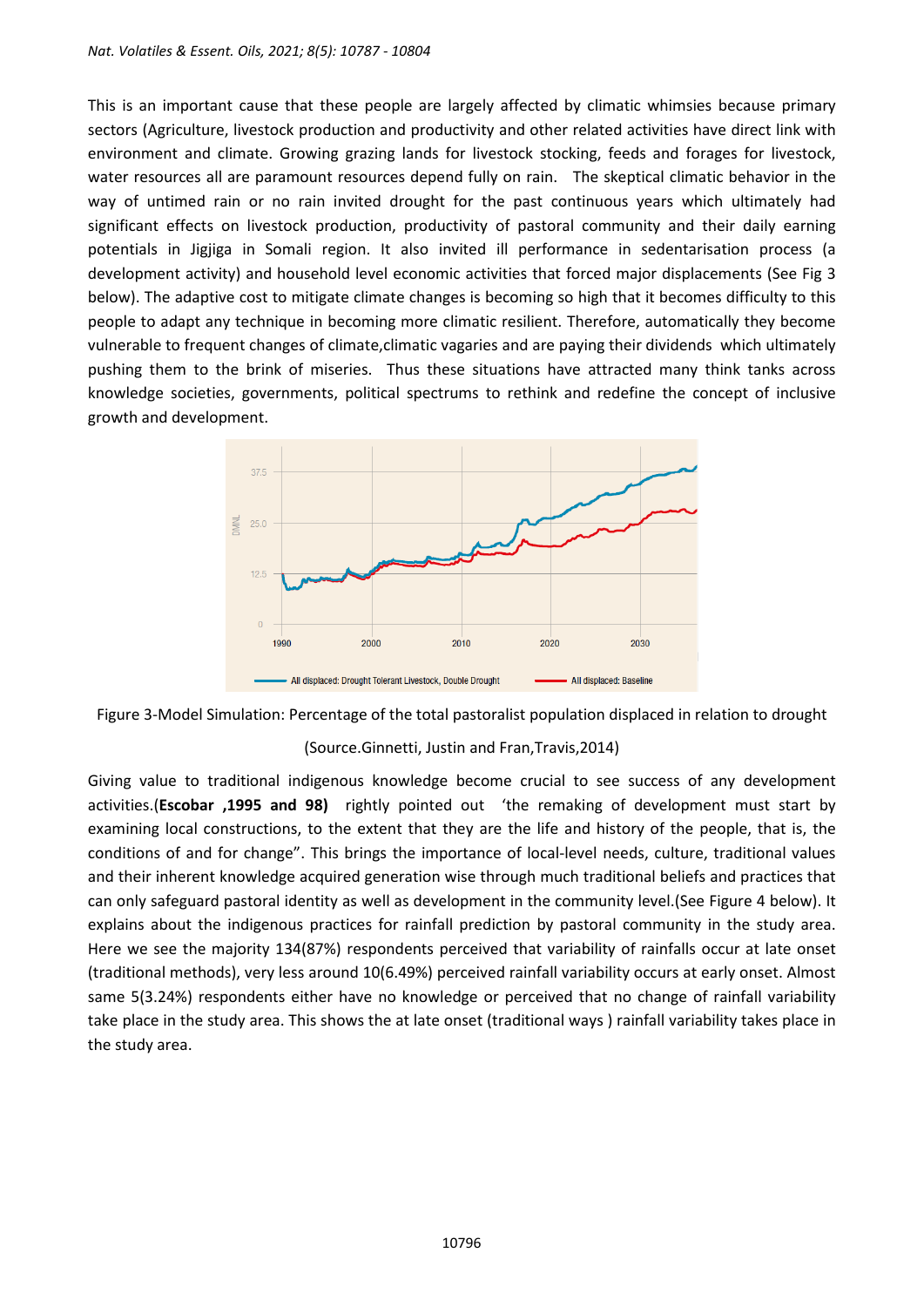

Figure. 4. Indigenous practices of climate prediction by respondents

Here it is not end, the pastoral community sometime try to build up their capacity to cope up with climate change in many ways with governments supports and mechanisms as follows:-

### **Herd Diversification:**

Through focused group discussion and also applied participatory observation methods it was noted that under conditions of environmental variability, an opportunistic stocking strategy requires, in addition to herd mobility, species diversification (cattle, goat, sheep, and camel) and emphasis on incentives on primary productivity. This is one way of the restocking capability (ability to reproduce in a short interval) considered as important elements in both production systems (See Table C below). Here it shows the majority 78(50.64%) respondents they prefer one type of species diversification, little less 56(36.36%) prefer only two types remaining only 20(12.98%) prefer three types of species diversification as a adaptive strategy and copying mechanism for alternate livelihood options.

| <b>No of Species</b> | <b>Pastoralists</b> | Percentage |
|----------------------|---------------------|------------|
| <b>One Type</b>      | 78                  | 50.64      |
| <b>Two Types</b>     | 56                  | 36.36      |
| <b>Three Types</b>   | 20                  | 12.98      |
| Total                | 154                 | 100        |

Table C Preference of Herd Diversification by the respondents

# **Livestock Raiding**

Through focused group discussion and also applied participatory observation methods it was also noted about the livestock raiding has long been one of the strategies used by livestock owners to rebuild their herds after the occurrence of drought. In some literature, it appears as "politics of the gun" to express the extent of violence (Hendrickson, et. al., 1996). We have also understood that livestock raiding is a practiced mostly at the time of environmental stress, in certain cases it is considered as a cultural practice to demonstrate group strength or when there is a need to rebuild the livestock resource lost due to drought (See Table D the loss of Livestock due to recurrent droughts in the past by the pastoral community) in Somali Region. It shows during 1999-2000 Somali region was badly affected by drought. (FAO, 2000).report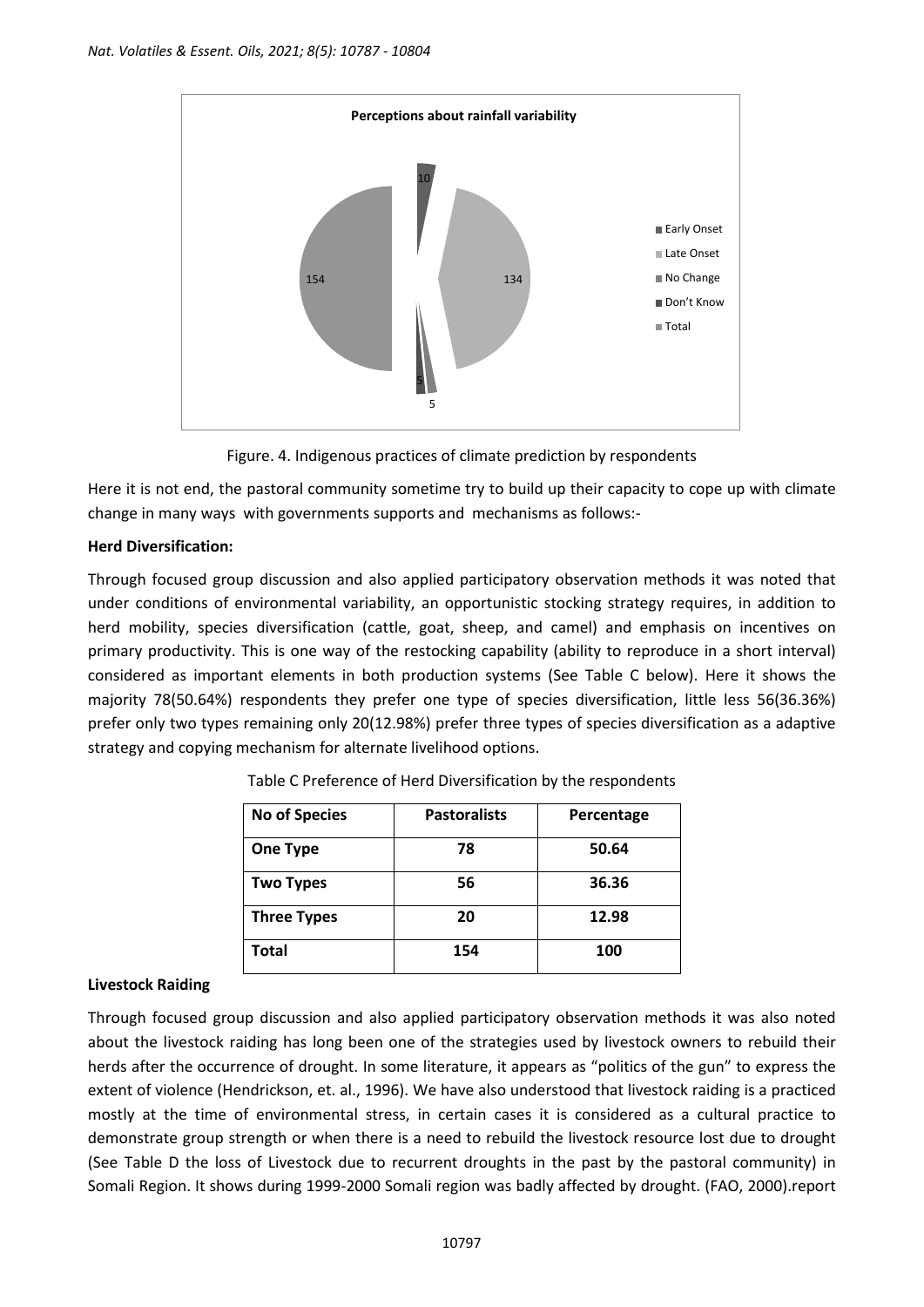it has been estimated that up to 8.7 million where affected by the drought that beset Ethiopia in 1994. This drought resulted in the death of about 1 million people and 1.5 million livestock

| Drought Year   | Regions       | Affected livestock species (%) |                              |            |                              |          |
|----------------|---------------|--------------------------------|------------------------------|------------|------------------------------|----------|
|                |               | Cattle                         | Sheep                        | Goat       | Equines                      | Camel    |
| 1972/1974      | Afar          | 72                             | 45                           | 34         | Ĭ.                           | 37       |
| 1983/1985      | Oromia        |                                |                              |            |                              |          |
|                | <b>Borana</b> | 60                             | $\overline{a}$               |            | $\qquad \qquad \blacksquare$ |          |
| 1995/1997      | Oromia        |                                |                              |            |                              |          |
|                | <b>Borana</b> | 78                             | $\qquad \qquad \blacksquare$ |            | $\overline{a}$               | 45       |
| 1999/2000      | Afar          | Up to $45$                     | Up to $15$                   | Up to $15$ |                              | Up to 25 |
| $\blacksquare$ | Oromia        |                                |                              |            |                              |          |
|                | Bale          | 50                             | 35                           | 20         | 20                           | 15       |
| $\blacksquare$ | Somali        | Up to 80                       | 60                           | 40         | $\overline{a}$               | 35       |
| $\blacksquare$ | South         | 50                             | 20                           | 20         | ۰                            | 15       |
|                | Oromo         |                                |                              |            |                              |          |

Table D Lost of Livestock (Year wise) due to droughts

Source: Poverty Reduction Strategy and Pastoral Development , 2001

### **Proactive and Preventives Measures.**

# **1) Timelines of the Response**

There was a significant improvement in terms of alertness and geographic coverage between 2011 and 2016-17, with some variation between the three countries. The quicker triggering of the response in Somalia in 2016, and even more in 2017, was possible due to robust early warning information which was provided more quickly through different formal and informal channels, the presence of more actors in the field and the engagement of key donors (Francois, et.al., 2019)

# **2) Governments'Interventions.**

Through some studies it was found some governments interventions in the forms of projects or collaborative projects to promote sedentarisation process as a mark of inclusiveness in the pastoral areas of Ethiopia ( say for The Yabello project (1973) attracted settlements around the new water points, resulting in sever overgrazing. World Bank funded the Second Livestock Development Project (SLDP)(1973). This was initiated to develop an integrated market and stock route system in order to improve livestock off take. Third Livestock Development Project (TLDP)(1975-84) and SORDU( 1988) . This project was implemented under the Forth livestock development project (FLDP). (Taffese, 2001) in his study pointed out that although the above-discussed projects were initiated with good interventions, they could not achieve a sustainable development in the pastoral areas, mainly due to wrong underlying assumptions, topdown approach and lack of knowledge in the traditional pastoral systems.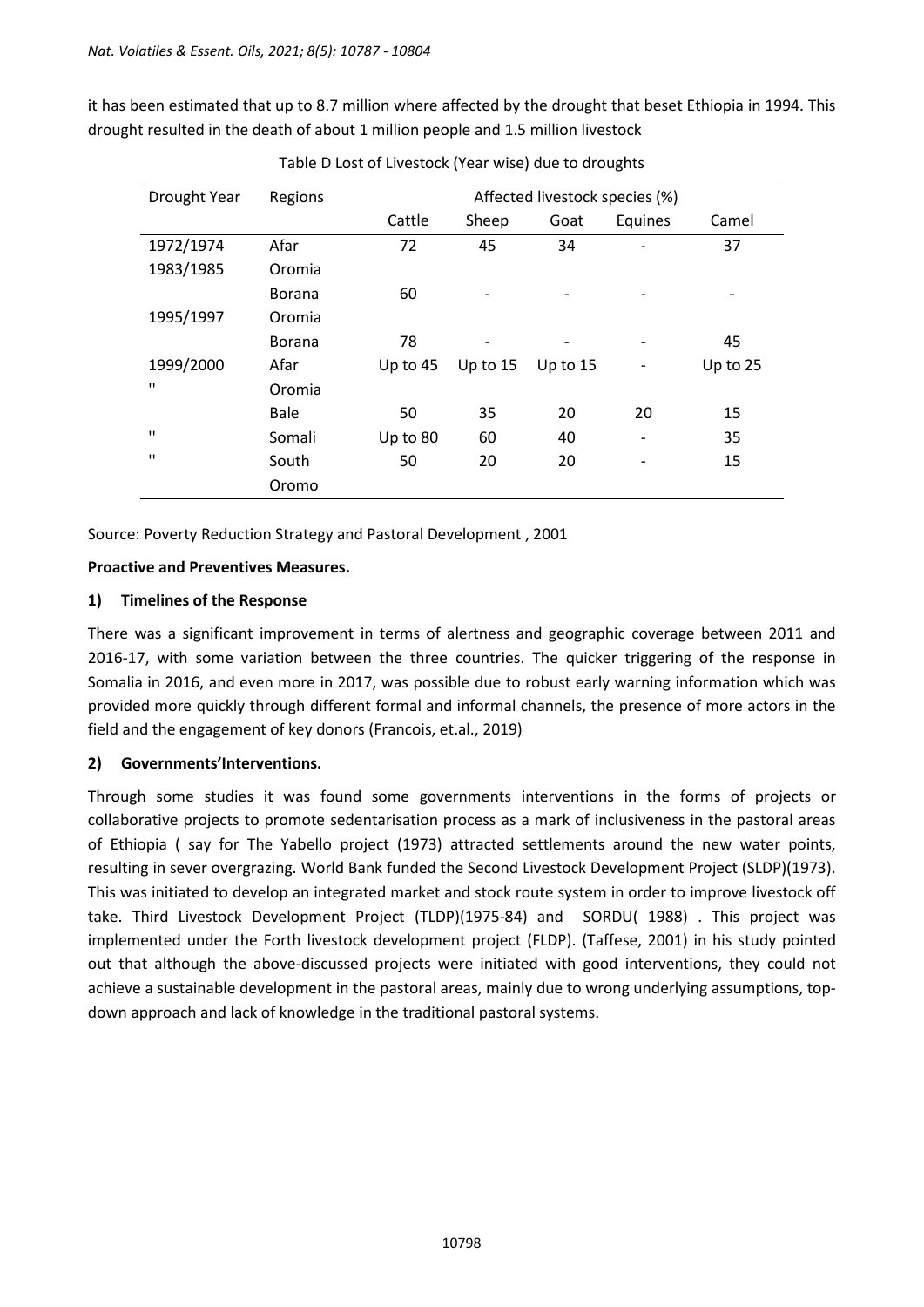#### **Case Studies**

| Case No.1  | Mohamed Abdi(Name Changed) is a pastoralist living in Jigjiga Woreda. While taking<br>interview he informed about his present socio-economic condition. He was planning for<br>permanent settlement in that area but due to climatic vagaries, he moved to other place<br>with all his livestock. He explained about death of livestock due to shortage of water and<br>food. He lost his earning potentials. Now he is searching for alternate livelihood options.<br>He is living with six grown up children.                                                       |
|------------|-----------------------------------------------------------------------------------------------------------------------------------------------------------------------------------------------------------------------------------------------------------------------------------------------------------------------------------------------------------------------------------------------------------------------------------------------------------------------------------------------------------------------------------------------------------------------|
| Case No. 2 | Another case study revealed that Mohammed Jemal Bar (Named Changed) a pastoralist<br>was living at Jigjiga peacefully with his family. But continuous droughts have snatched his<br>peace. He lost livestock. He is effected by chronic disease. He cant work like earlier,<br>whatever savings he had, lost everything for his treatment. He has eleven children. Now<br>his children are working as daily wagers.                                                                                                                                                   |
| Case No. 3 | Condition of another pastoralist was studied. Her name was Salima Yusuf, a lady of around<br>50 years of age. She lost her husband during conflicts while using common resources for<br>livestock when they moved out to near by Woreda in Jigjiga. Now she is working as house<br>security in the city. She informed about how had she lost her husband with full tears in her<br>eyes. She had marriageable daughters but don't have any capacity for their marriage. Since<br>there is no awareness about governments supports, she is unable to access resources. |

#### **Theoretical Application:**

On the application part of theoretic thoughts by the eminent scholars and stalwarts like ( **Marx**,**Karl,1976 )**had seen class struggle as the engine of social change and development, **(Joseph ,Stiglitz ,1999)** saw the development more on modernize ways than traditional. **(Alovi and Shanin, 1982)** viewed "Free World" model of development through adopting technological change". But they have not shown much enthusiasm to direct to how technological changes would be made easy acceptable by the marginalized and pauperized people so that free world model of development could be created. **(Procacci, 1991 )** envisaged pauperism associated, rightly or wrongly, with features such as mobility, vagrancy, independence, frugality, promiscuity, ignorance. Though Procacci's thoughts are much common with Mrxist thoughts of alienations and pauperization but in his paper it was found lagging to define the particular group of people those are pauperized , of course he had well defined the consequences of pauperisms. **(Sachs, 1992)** linked market, planning, population, environment, production, equality, participation, needs, poverty etc. with his development thoughts. (**Escobar, 1995 and 98)** also see the development in examining with local constructions, to the extent that they are the life and history of the people, that is, the conditions of and for change. Sachs and Escobar both have shown their development thoughts analyzing the issues like environment, production, planning, marketing, equality, participations etc. But they have lagged on in giving more important towards pupil's choices. We should not forget human natures. All human beings have their own choice, like, dislike etc. Without considering that no inclusive growth and development are meaningful. However **Sen** viewed about development was comparing human basic needs and choices in different socio-economic-political-demographical and geographical circumstances through equal participation of human beings to get fruits of the growth, not just the richest few. His message of development as freedom has had enormous impact on whole spectrums of development issues. Though it is quite challenging to accept one among development thoughts to address the real issues and challenges of this study but after critically analyzing all the development thoughts, it is felt pertinent to apply Sen.'s development thoughts in this study.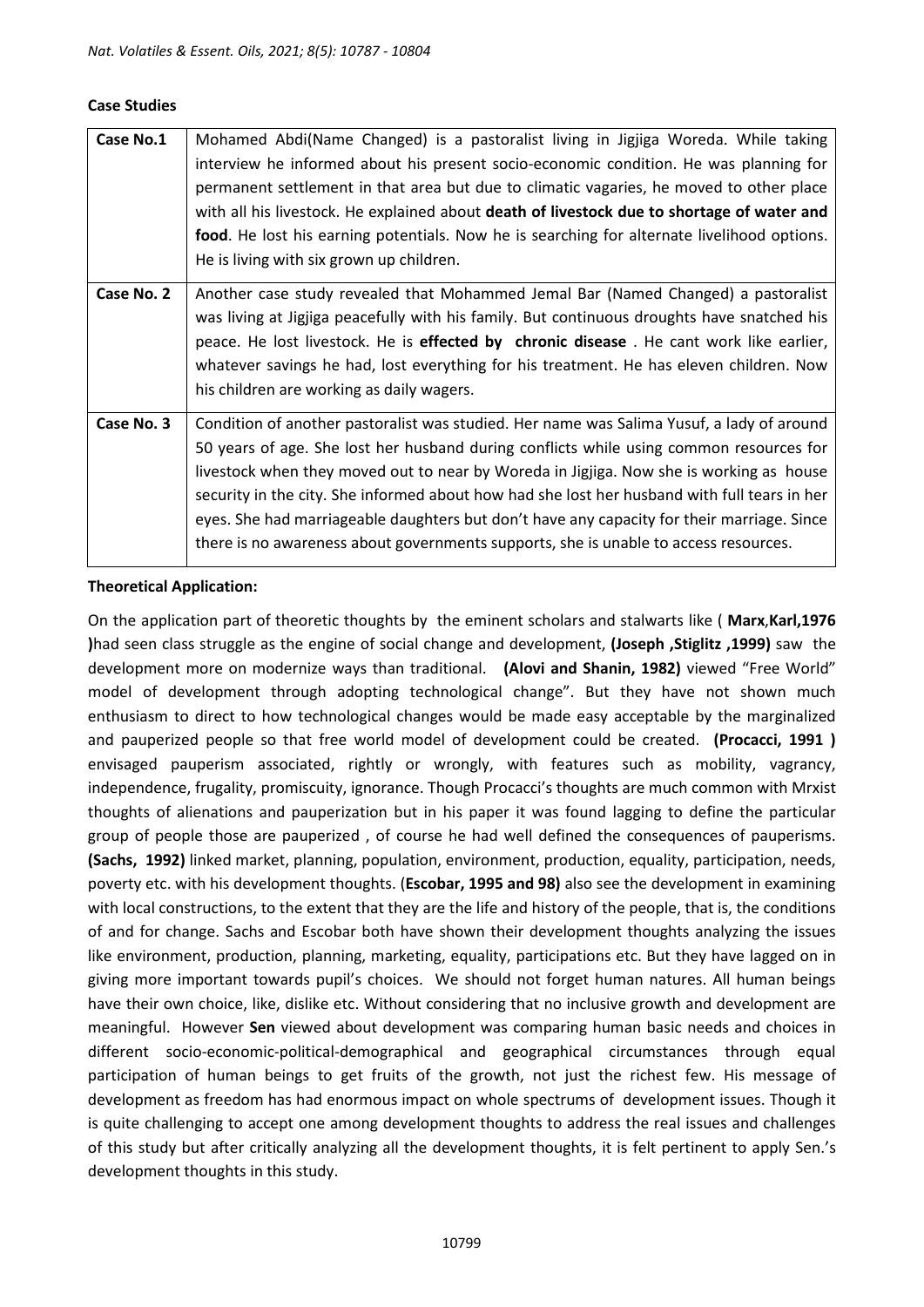# **Conclusion**

The exponential growth of population in Africa in general and particularly in Ethiopia overlapping with human needs by wants are natural phenomenon today. Therefore, time has come to bring new innovations in each step of development activities where inclusive growth is concerned so that the marginalization trends of certain segments of a society like pastoralists can be curbed. We can't avoid climate change and climatic whimsies any more. We all have to survive with this. Therefore, we need to strengthen the links between and among traditional practices (like indigenous knowledge, beliefs, with modern methods (like using Computer, Information communication systems, Geo positioning systems, Satellites etc. ) so that traditional and modern methods of human development practices can be valued which ultimately will create a strong relational bonds in ecosystem. Pastoralists are nature lovers, live in the hillocks and forest areas. It becomes very difficult for any institutions to find out their exact locations of living, therefore, they automatically deprived off getting social benefits thereby inclusiveness. Using GPS systems and proper mapping will definitely bridge the gap of that difficulty. In addition we should be more focused to optimal use of digital platforms to reach to unreached through better management of environment and ecosystems. Many developed and developing countries have got enormous benefits in connecting one Institution with other institutions for their mutual benefits in giving respects to environment and ecosystems. Understanding social needs, creating area wise connectivity, progressed towards inclusive growth and development with sustainability, no tools can be better than any digital tools. Therefore, it is need of the hour for development thinkers across academic disciplines, socio-economicpolitical--environment activists to engage for innovating new tools and techniques in order to mitigate new challenges appear before human kinds due to climate change and whimsies( see recently International Monetary Fund(IMF) has urged to create new trust to bolster work on climate resilience(Reuters,2021) where they urged support to the new trust saying the global lender's action were vital to helping countries better address the rising toll of climate change."(Reuters, 2021). Within this understanding a few suggestions are recommended for formulation of better policies and programs which can be seen more effective and acceptable by the indigenous people like pastoralists so that they can get better world to live.

#### **Suggestions**

- $\triangleright$  Certain mechanisms should be developed to make better coordination and creating solidarity among local –regional and central levels of authorities to take proactive and preventive measures in mitigating climate related challenges.
- $\triangleright$  It needs to bring different stakeholders on boat in order to make appropriate decision during need hours.
- ➢ Pastoralists should get opportunity to share their experiences, knowledge, information and skills among their communities, sectors and institutions.
- $\triangleright$  Short-term and long-term options to use optimally the natural resources may be open to each pastoral society in order to enhance indigenous capacity building and developing copying mechanisms.
- $\triangleright$  To focus more on employment diversification and long-term transformation approaches to different households taking into account their socio-economic background.
- $\triangleright$  To strengthen the institution's pillars to ensure effective delivery of policies and programs in order to see smooth process for sedentarisation activities - inclusive growth and development.
- $\triangleright$  To make more options open for development agents in order to make them better understanding about the ground reality to ensure effective measures on time.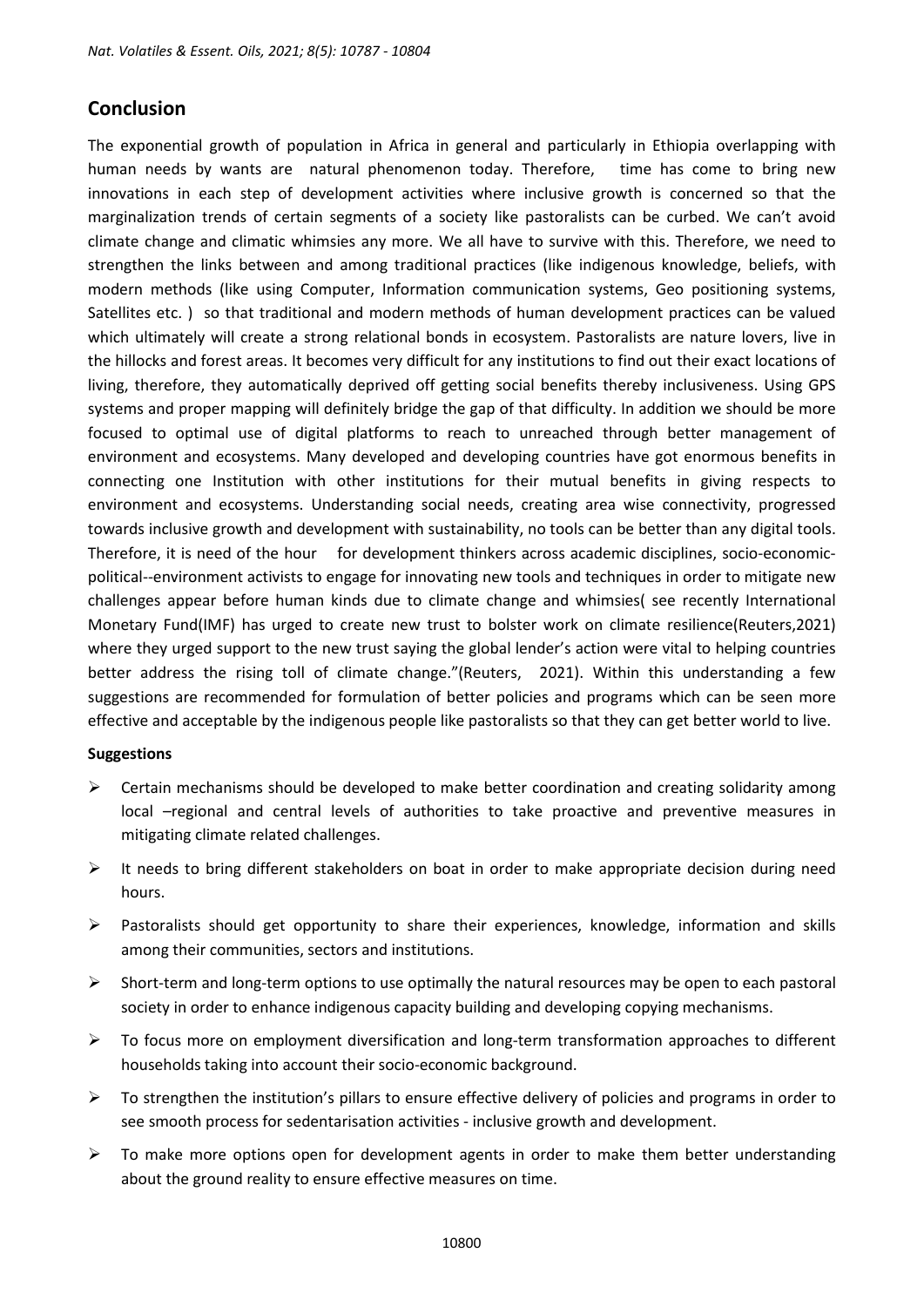➢ It is last but not least that we need to take supports of improved technologies and use them optimally using appropriate platforms to curve unnecessary human activities against nature, to reduce emission of Carbon dioxide in air, channelized greenhouse gases for any productive activities etc. so that it can make better living for all.

### **Pastoral child vulnerability**



**Pastoral settlements after being displaced**



### **Temporary settlement of pastoralist before sedentarisation process**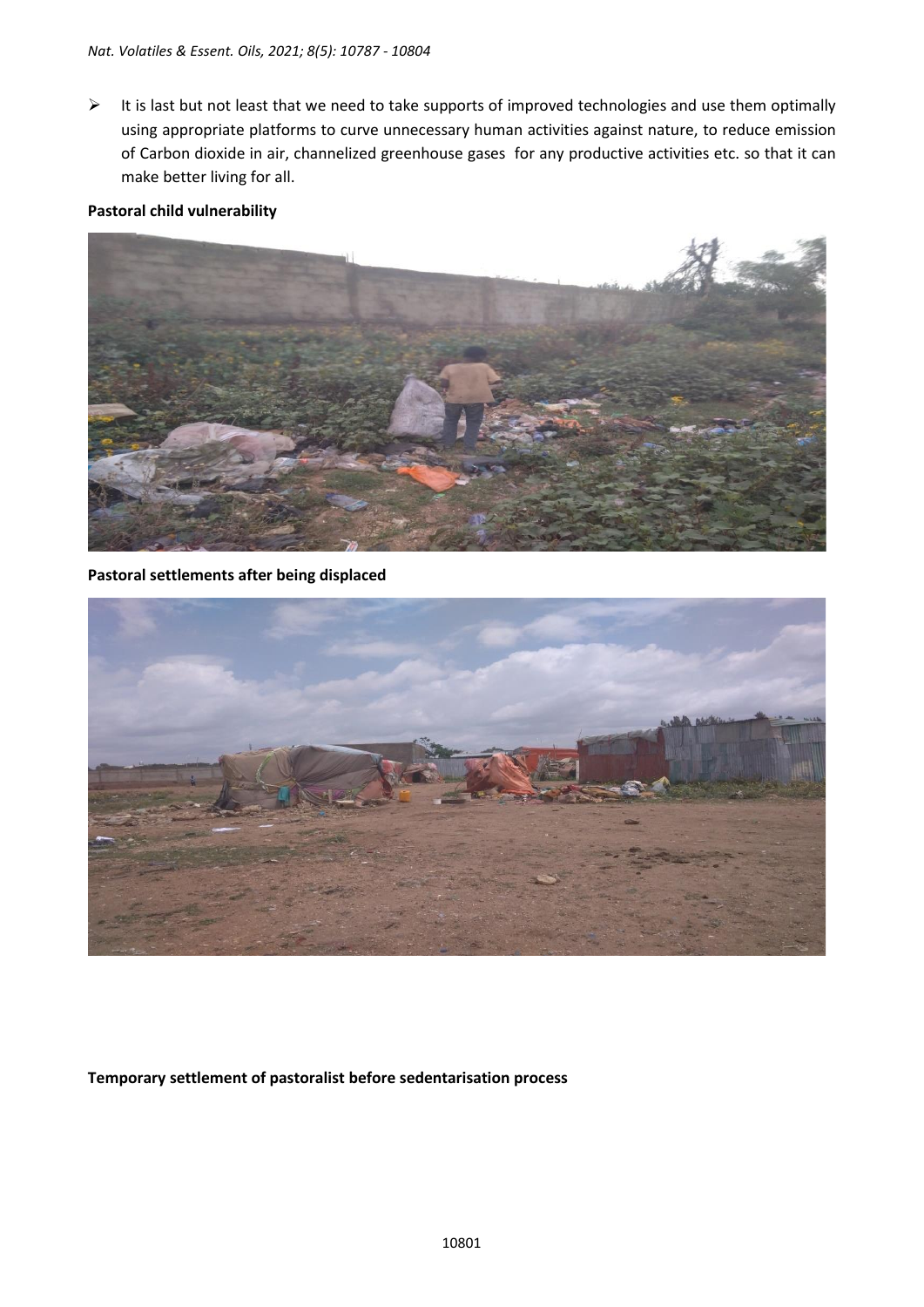

**Knowledge sharing platform in the village**



# **REFERENCES**

- Berhanu, Admassu ; & Yoseph, Shiferaw. (2011).Donkeys, horses and mules-their contribution to people's livelihoods in Ethiopia, The Brooke, Addis Ababa, Ethiopia
- Blench, R. (2001). You can't go home again: Pastoralism in the new millennium, Overseas Development Institute, London, UK.
- Bourguignon, F. (2004). The Poverty-Growth-Inequality Triangle*.* Washington DC: World Bank
- Balakrishnan, R., Steinberg, C., & Syed, M. (2013). The Elusive Quest for Inclusive Growth: Growth, Poverty, and Inequality in Asia? Washington DC: IMF
- CSA, ( 2007). National Population Statistics. Federal Democratic Republic of Ethiopia, Central Statistical Authority, Addis Ababa. Ethiopia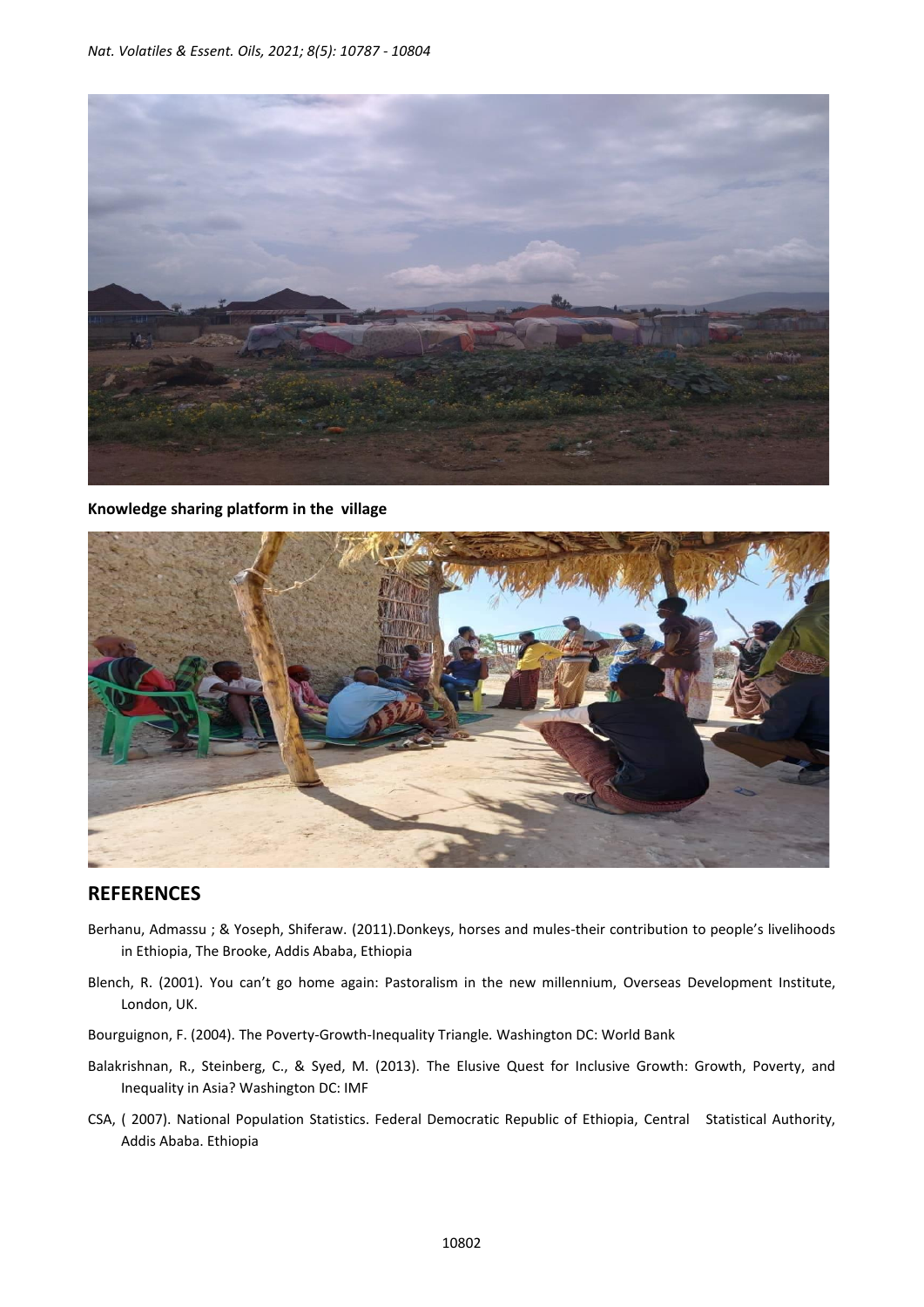- Coppock, D.L., (1994). The Borana Plateau of Southern Ethiopia: Synthesis of Pastoral Cossins, N. J, & Upton,M. (1988a). Options for improvement of theBorana pastoral system. Agric. Systems *(27)* .251-278.
- Dreyfus, F, (1976). Contribution a l'étude de la zootechnic et de la pathologie des equides domestique en Ethiopie. Thèse pour le doctorat vet. Ecole Nationale Vétérinaire d'Alfort (ENVA), Paris, France , 122
- Delgado, C., M, Rossegrant., H, Steinfeld .,& S, Ehui. (1999). Livestock to 2020: The Next Food Revolution. IFPRI , 2020 Brief 61.
- Desta, S.( 1996). Past and present pastoral development in Ethiopia. *In*S. Edwards and T. Mesfin (Ed)., *Proceedings of the conference on pastoralism in Ethiopia*, Addis Ababa. p. 26-28
- Desta, S., & Coppock, D.L. (2002) Cattle Population Dynamics in the Southern Ethiopian Rangelands, 1980-97 Journal of Range Management (55): 439-451.
- Desta, S., & Coppock, D.L. (2004) Pastoralism under pressure: Tracking System change in southern Ethiopia. Human Ecology, 32(4), 465-486.
- Devereux, S. (2006). Vulnerabl Livelihoods in Somali Region, Ethiopia. Research Report Desai , Vandana., & Robert, B. Potter; Robert, B. (2014).*The Companion to development Studies(Ed),* Routledge, London and New York,3rd Edition, pp.75-77, pp.87-89
- Desai, Vandana.,& Potter,Robert,B.(2014) .*The Companion to Development Studies(Ed), 3rd ed.* Routledge, London, New York p 31, 63, 499, pp. 500-501 ,pp.513-515
- Daron, Acemoglu., Aghion, Philippe; et.al;(2012). "The Environment and Directed Technical Change." American Economic Review 102 (1).131–66.
- Escobar, Arturo.,(1995). *Encountering Development*: *The Making and unmaking of the Third World,* Princeton University Press, Princeton, New Jersey, USA ,P.23
- Escobar, A.,. (1995). *Encountering Development: The Making and Unmaking of the Third World,* Princeton, NJ: Princeton University Press.
- Fankhauser, Samuel., & Stern, Nicholas(2016) .Climate Change, Development, Poverty and Economics, Granthan Research Institute on Climate Change, the Environment
- Goulet, D., (1971). The Cruel Choice: A New Concept on the Theory of Development, New York: Atheneum.
- Gupta, Joyeeta.,& Vegelin, Courtney(2016).Sustainable Development Goals and Inclusive Development, International Environment Agreements .433-448
- Hodge, J. M., (2007).Triumph of the Expert: Agrarian Doctrines of Development and the Legacies of British Colonialism. Athens: Ohio University Press.
- IPCC. (2014). *Climate Change 2014: Impacts, Adaptation and Vulnerability*. Contribution of Working Group II to the Fifth Assessment Report of the Intergovernmental Panel on Climate Change (IPCC), Geneva, Switzerland. https://www.ipcc.ch/report/ar5/wg2/
- Justin, Ginnetti., & Travis, Franck.(2014). Assessing Drought Displacement Risk for Kenyan, Ethiopian and Somali Pastoralists, Technical Paper, Internal Displacement Monitoring Centre, Norwegian Refugee Council, Geneva, Switzerland, 61
- Kothari, U. (2006a). 'From Colonialism to Development: Reflections of Former Colonial Officers' Commonwealth and Comparative Politics 44(1), pp.118–136.
- Marx, K.(1976)(Ed), *Kapital(1)* , Harmondsworth, UK, Penguin.
- Newsham, Andrew., Daley, Ben; et.al;(2018). International Programs for Climate Change and Development: Centre for Development, Environment and Policy, University of London pp5-7